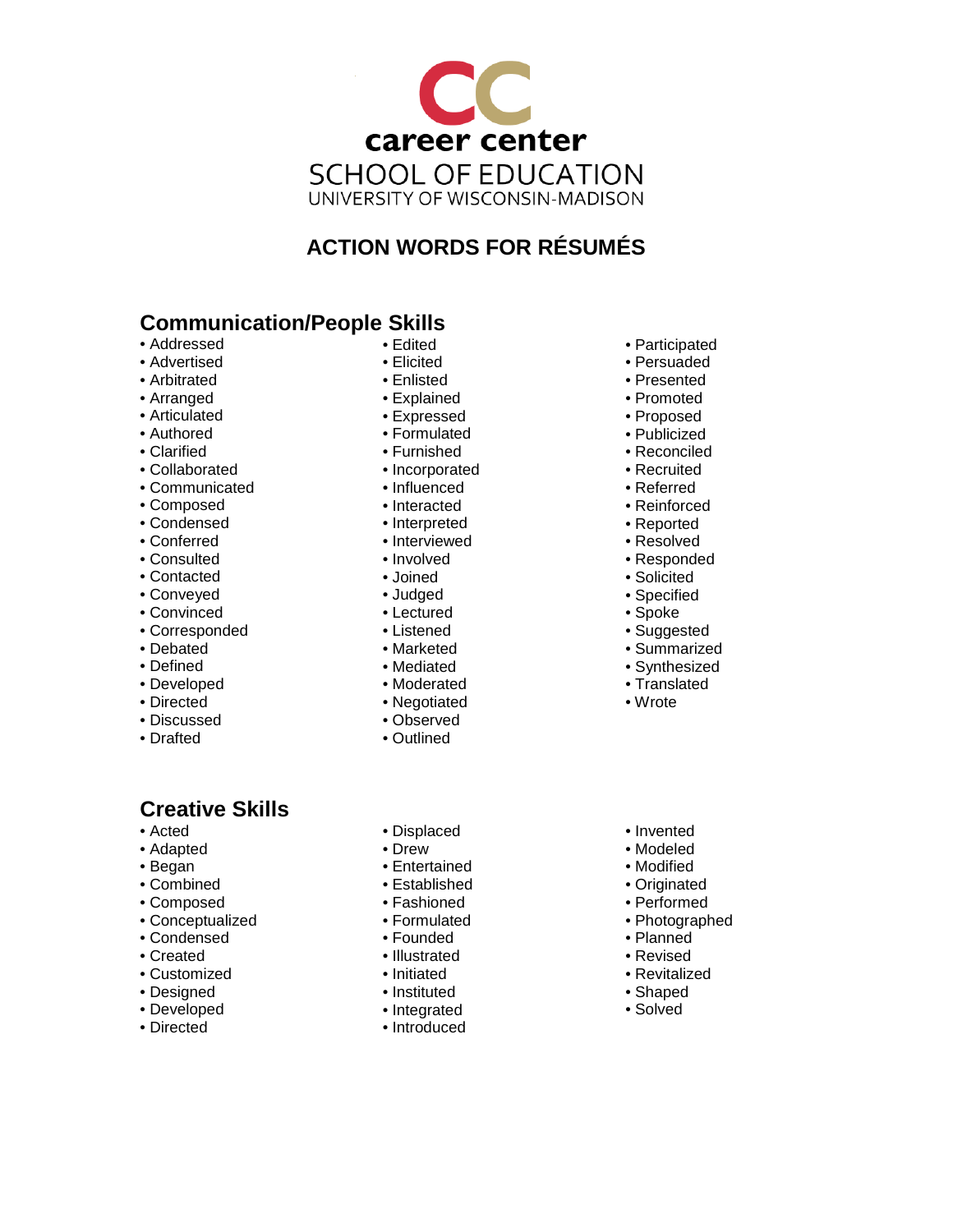### **Data/Financial Skills**

- Adjusted
- Administered
- Allocated
- Analyzed
- Appraised
- Assessed
- Audited
- Balanced
- Budgeted
- Calculated
- Computed
- Conserved
- Corrected
- Determined
- Developed
- Enhanced
- Established
- Estimated
- Executed
- Forecasted
- Generated
- Handled
- Headed
- **Organizational Skills**
- Approved
- Arranged
- Catalogued
- Categorized
- Charted
- Classified
- Coded
- Collected
- Compiled
- Corrected
- Corresponded
- Distributed
- Executed
- Filed
- Generated

### **Research Skills**

- Analyzed
- Clarified
- Collected
- Compared
- Conducted
- Critiqued
- Detected
- Determined
- Diagnosed
- Evaluated
- Examined
- Hired
	- Hosted
	- Improved
	- Incorporated

• Prepared • Presided • Prioritized • Produced • Programmed • Projected • Qualified • Recommended • Reconciled • Reduced • Reorganized • Replaced • Researched • Restored • Retrieved • Reviewed • Scheduled • Secured • Selected • Streamlined • Strengthened • Supervised • Terminated

• Reserved • Responded • Reviewed • Routed • Scheduled • Screened • Submitted • Supplied • Standardized • Systematized • Updated • Validated • Verified

• Organized • Researched • Reviewed • Searched • Solved • Summarized • Surveyed • Systematized • Tested

> career center **SCHOOL OF EDUCATION**<br>UNIVERSITY OF WISCONSIN-MADISON

- Increased
- Initiated
- Inspected
- Instituted
- Led
- Managed
- Managed
- Marketed
- Measured
- Merged
- Motivated
- Navigated
- Netted
- Organized
- Originated
- Overhauled
- Oversaw
- Planned
- Planned
- Incorporated
- Inspected
- Logged
- Maintained
- Monitored
- Obtained
- Operated
- Ordered
- Organized
- Prepared
- Processed
- Provided
- Purchased
- Recorded
- Registered
- Experimental
- Explore d
- Extracted
- Formulated
- Gathered
- Inspected
- Interviewed
- Invented
- Investigated
- Located • Measured